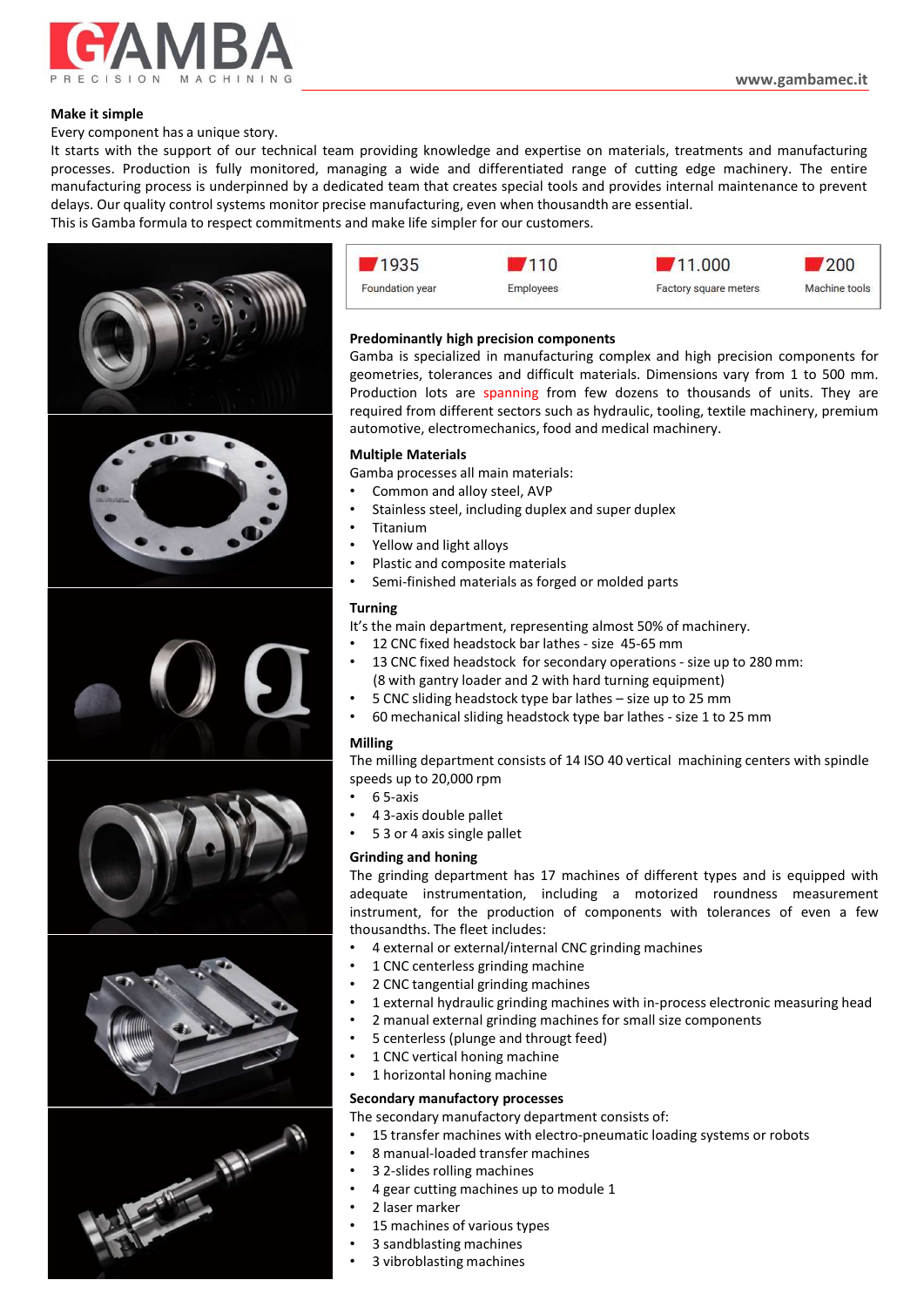







# **Quality**

Net a consider the and experienced team is essential when providing components that<br>
thave geometric and dimensional tolerances of few thousandths of millimeters. A wide<br>
range of measurement equipment and monitoring proce **Quality**<br> **Quality**<br>
A high trained and experienced team is essential when providing components that<br>
have geometric and dimensional tolerances of few thousandths of millimeters. A wide<br>
range of measurement equipment and **Quality**<br> **A** high trained and experienced team is essential when providing components that<br>
have geometric and dimensional tolerances of few thousandths of millimeters. A wide<br> **c** optical and contact measuring machines<br> • Wurden and experienced team is essential when providing components that<br>
A high trained and experienced team is essential when providing components that<br>
have geometric and dimensional tolerances of few thousandths of mi **Example 10**<br> **A** high trained and experienced team is essential when providing components that<br>
A high trained and experienced team is essential when providing components that<br> **A** have geometric and dimensional tolerance WWW.gambamec.it<br>
Quality<br>
A high trained and experienced team is essential when providing components that<br>
have geometric and dimensional tolerances of few thousandths of millimeters. A wide<br>
range of measurement equipment **Quality**<br> **Quality**<br> **Quality**<br>
A high trained and experienced team is essential when providing components that<br>
have geometric and dimensional tolerances of few thousandths of millimeters. A wide<br>
• Optical and contact m WWW.gambamec.it<br> **Quality**<br>
A high trained and experienced team is essential when providing components that<br>
thave geometric and dimensional tolerances of few thousandths of millimeters. A wide<br>
range of measurement equipm WWW.gambamec.it<br>
Quality<br>
A high trained and experienced team is essential when providing components that<br>
have geometric and dimensional tolerances of few thousandths of millimeters. A wide<br>
range of measurement equipment WWW.gambamec.it<br>
Quality<br>
A high trained and experienced team is essential when providing components that<br>
have geometric and dimensional tolerances of few thousandths of millimeters. A wide<br>
range of measurement equipment **Quality**<br> **Quality**<br>
A high trained and experienced team is essential when providing components that<br>
A high trained and experienced team is essential when providing omponents that<br>
thave geometric and diontart measuring **Quality**<br> **Quality**<br> **Quality**<br>
A high trained and experienced team is essential when providing components that<br>
A high trained ind dimensional tolerances of few thousandths of millimeters. A wide<br>
range of measurement eq **Quality**<br> **Quality**<br>
A high trained and experienced team is essential when providing components that<br>
A high trained and contact measuring machines charge of measurement equipment and monitoring process assist the departm WWW.gambamec.it<br>
Quality<br>
A high trained and experienced team is essential when providing components that<br>
have geometric and dimensional tolerances of few thousandths of millimeters. A wide<br>
range of measurement equipment WWW.gambamec.it<br>
WWW.gambamec.it<br>
A high trained and experienced team is essential when providing components that<br>
have geometric and dimensional tolerances of few thousandths of millimeters. A wide<br>
range of measurement e WWW.gambamec.it<br>
A high trained and experienced team is essential when providing components that<br>
have geometric and dimensional tolerances of few thousandths of millimeters. A wide<br>
range of measurement equipment and moni **Quality**<br> **Quality**<br>
A high trained and experienced team is essential when providing components that<br>
A high trained and contact measuring machines charge of measurement equipment and monitoring process assist the departm **Quality**<br> **Quality**<br>
A high trained and experienced team is essential when providing components that<br>
have geometric and dimensional tolerances of few thousandths of millimeters. A wide<br>
range of measurement equipment and **Quality**<br> **Quality** hrained and experienced team is essential when providing components that<br>
have geometric and dimensional tolerances of few thousandths of millimeters. A wide<br>
range of measurement equipment and monitor

- 
- 
- 
- 
- 

A high trained and experienced team is essential when providing components that<br>have geometric and dimensional tolerances of few thousandths of millimeters. A wide<br>range of measurement equipment and monitoring process assi have geometric and dimensional tolerances of few thousandths of millimeters. A wide<br>
range of measurement equipment and monitoring process assist the department:<br>
• Optical and contact measuring machines<br>
• About 5.000 man range of measurement equipment and monitoring process assist the department:<br>
• Optical and contact measuring machines<br>
• About 5,000 manual tools<br>
• About 5,000 manual tools<br>
• About 3,000 gauges and dimes<br>
• About 3,000 • Optical and contact measuring machines<br>• Roundness measurement machine<br>• About 500 manual tools<br>• About 3,000 gauges and dimes<br>5 • About 3,000 gauges and dimes<br>The quality system has been certified since 1993 and updated • Roundness measurement machine<br>• About 5.000 manual tools<br>• About 3.000 gauges and dimes<br>The quality system has been certified since 1993 and updated to 150 9001:2015<br>(Intertek No. 0614396-00).<br> **Finishing and assembly**<br>

process.

• About 1,000 threaded gauges<br>
• About 3,000 gauges and dimes<br>
The quality system has been certified since 1993 and updated to 150 9001:2015<br>
(Intertek No. 0614396-00).<br>
Experienced staff are in charge for deburring and an (Intertek No. 0614396-00).<br> **Finishing and assembly**<br> **Einishing and assembly**<br>
Experienced staff are in charge for deburring and any further need. In addition<br>
Experienced star assembly and testing are provided internally Finishing and assembly<br>
Finishing and assembly<br>
Experienced staff are in charge for deburring!<br>
Selected suppliers give support with thermal and galvanic treatments, with special<br>
selected suppliers give support with therm Finishing and assembly and assembly and any further need. In addition Experienced staff are in charge for deburring and any further need. In addition assembly and testing are provided internally.<br>Selected suppliers give su Experienced starf are in charge for deburring and any further need. In addition<br>Selected suppliers give support with thermal and galvanic treatments, with special<br>steentino when technical and aesthetic aspects are essentia assembly and testing are provided internally.<br>
Selected suppliers give support with thermal and galvanic treatments, with special<br>
attention when technical and aesthetic aspects are essential requirements.<br> **Tooling, maint Tooling, maintenance and automation**<br>A team of 10 people, constantly trained with mechanical, electrical and electronic<br>Askills, support the engineering team by dealing with equipment, automation,<br>maintenance and special **Tooling, maintenance and automation**<br> **Tooling, maintenance and automation**<br>
A team of 10 people, constantly trained with mechanical, electrical and electronic<br>
skills, support the engineering team by dealing with equipme A team of 10 people, constantly trained with mechanical, electrical and electronic<br>A team of 10 people, constantly trained with mechanical, electrical and electronic<br>stills, support the engineering team by dealing with equ skills, support the engineering team by dealing with equipment, automation,<br>Reducing the dependence upon external suppliers, Gamba can maintain control over<br>delivery times.<br>The long-standing experience supports customers t maintenane and special tooling.<br>Reducing the dependence upon external suppliers, Gamba can maintain control over<br>delivery times.<br>The long-standing experience supports customers to achieve their objectives of<br>feasibility, a

## **Sustainability**

processes.



GAMBA S.r.l. Sales: +39 02 49 80 441 Factory: +39 0345 98 001

Via Dezza 47, 20144 Milano Via Marconi 21, 24012 Val Brembilla (BG)